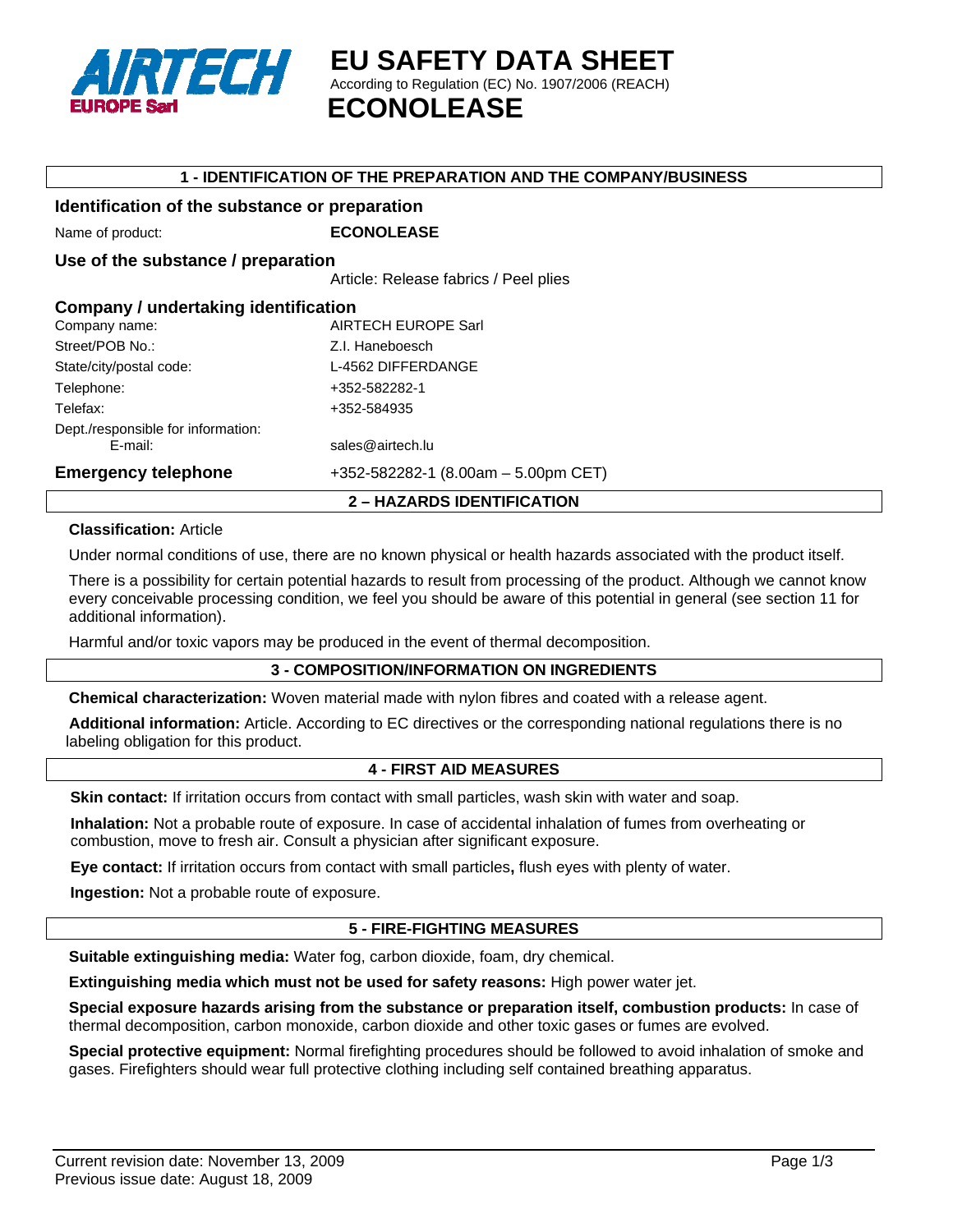

# **EU SAFETY DATA SHEET**

According to Regulation (EC) No. 1907/2006 (REACH)

## **ECONOLEASE**

## **6 - ACCIDENTAL RELEASE MEASURES**

**Environmental precautions:** Do not allow to enter ground water, sewage or drains.

**Cleaning methods:** This material is a solid, it will not spill. Collect the product and store into containers for disposal.

## **7 - HANDLING AND STORAGE**

**Handling:** Good industrial practice in housekeeping should be followed. Wash hands after handling and before eating.

**Storage:** Store in a cool dry place.

## **8 - EXPOSURE CONTROLS/ PERSONAL PROTECTION**

**Exposure limit values:** If in the processing there is a significant potential for the fiber itself to become airborne, an airborne exposure limit is recommended of 10 mg fiber as particulate/ $m<sup>3</sup>$  as an 8 hour time weighted average (TWA).

**Exposure controls:** Overall room ventilation and/or local exhaust at points of fume generation in the work area.

#### **Occupational exposure controls:**

|                   | Respiratory protection: None under normal usage.                                                               |
|-------------------|----------------------------------------------------------------------------------------------------------------|
| Hand protection:  | Protective gloves according to EN 407 are required when handling hot material.                                 |
| Eye protection:   | Not a probable route of exposure. Use safety glasses according to EN 166 as a good<br>general safety practice. |
| Hygiene measures: | Wash hands before handling food and at the end of work.                                                        |

| 9 - PHYSICAL AND CHEMICAL PROPERTIES |                         |  |
|--------------------------------------|-------------------------|--|
| Appearance:                          | Blue nylon woven fabric |  |
| Odor:                                | None                    |  |
| pH:                                  | Not applicable          |  |
| Solubility in water:                 | Insoluble.              |  |
| Flash point:                         | Not applicable          |  |
| Melting point/range:                 | $254 - 263$ °C          |  |
| Auto-ignition temperature:           | $420^{\circ}$ C         |  |
| Specific gravity:                    | 1.14                    |  |

## **10 – STABILITY AND REACTIVITY**

**Conditions to avoid:** Heating above maximum use temperature.

**Materials to avoid:** Strong oxidizing agents.

**Hazardous decomposition products:** In case of thermal decomposition, during overheating or combustion, no unusual combustion gases have been observed and the combustion products are similar to those of other organic materials composed of the same elements: carbon monoxide, carbon dioxide and other toxic gases.

**Additional information:** The product is stable at the handling and storage conditions recommended per § 7 of the safety data sheet and under normal processing conditions.

## **11 - TOXICOLOGICAL INFORMATION**

There are no known physical or health hazards associated with the product itself.

If in processing there is significant potential for the fibre itself to become airborne, maximum exposure limits shall be followed an airborne exposure limit is recommended of 10mg fiber as particulate/m as an 8 hour time weighted average (TWA).

This product may contain up to three percent fiber lubricants, typically consisting of various formulations of natural oils such as coconut and peanut oils, esters, oleates, palmitates and stearates. These lubricating oils are